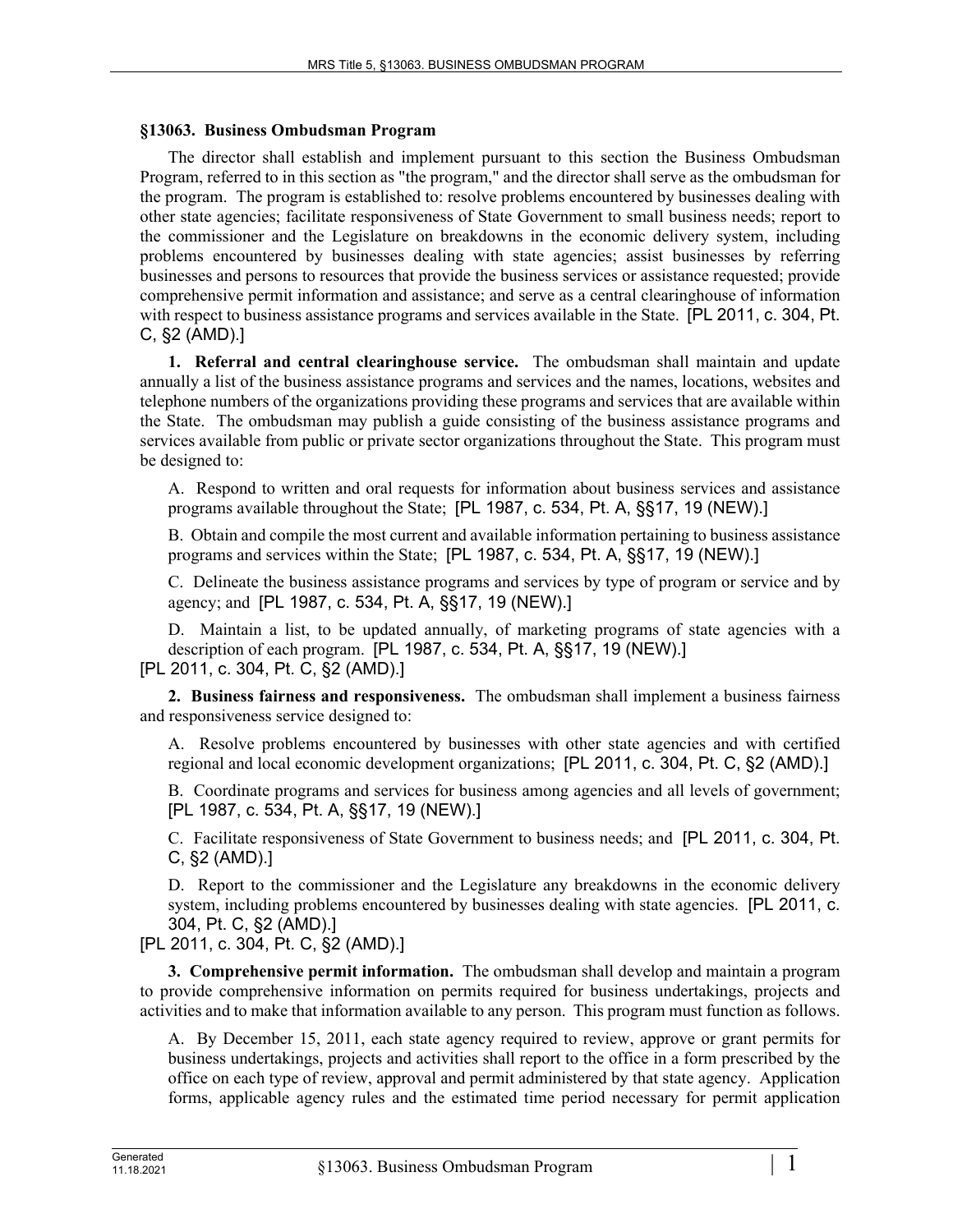consideration based on experience and statutory or regulatory requirements must accompany each state agency report. [PL 2011, c. 304, Pt. C, §2 (AMD).]

B. Each state agency required to review, approve or grant permits for business undertakings, projects and activities, subsequent to its report pursuant to paragraph A, shall provide to the office, for information purposes only, a report of any new permit or modification of any existing permit together with applicable forms, rules and information required under subsections 1 and 2 regarding the new or modified permit. To ensure that the department's information is current, each agency shall report immediately to the office when a new permit is adopted or any existing permit is modified. "Permit," as used in this paragraph, refers to the categorical authorization required for an activity. "Permit" does not mean a permit issued to a particular individual or business. [PL 1991, c. 826, §2 (NEW).]

C. The office shall prepare an information file on each state agency's permit requirements upon receipt of that state agency's reports and shall develop methods for that file's maintenance, revision, updating and ready access. [PL 1991, c. 826, §2 (NEW).]

D. The office shall provide comprehensive permit information on the basis of the information received under this subsection. The office may prepare and distribute publications, guides and other materials explaining permit requirements affecting business and including requirements involving multiple permits or multiple state agencies that are based on the state agency reports and the information file for the convenience of permit applicants. [PL 1991, c. 826, §2 (NEW).] [PL 2011, c. 304, Pt. C, §2 (AMD).]

**4. Permit assistance.** By December 15, 2011, the ombudsman shall set up procedures to assist permit applicants who have encountered difficulties in obtaining timely and efficient permit review. These procedures must include the following.

A. Any applicant for permits required for a business undertaking, project or activity must be allowed to confer with the office to obtain assistance in the prompt and efficient processing and review of applications. [PL 1991, c. 826, §2 (NEW).]

B. The office shall, as far as possible, give assistance, and the ombudsman may designate an officer or employee of the office to act as an expediter with the purpose of:

(1) Facilitating contacts for the applicant with state agencies responsible for processing and reviewing permit applications;

(2) Arranging conferences to clarify the interest and requirements of any state agency with respect to permit applications;

(3) Considering with state agencies the feasibility of consolidating hearings and data required of the applicant;

(4) Assisting the applicant in the resolution of outstanding issues identified by state agencies, including delays experienced in permit review; and

(5) Coordinating federal, state and local permit review actions to the extent practicable. [PL 2011, c. 304, Pt. C, §2 (AMD).]

[PL 2011, c. 304, Pt. C, §2 (AMD).]

**5. Retail business permitting program.** The ombudsman shall establish and administer a central permitting program for all permits required by retail businesses selling directly to the final consumer, including, but not limited to, permits required for the operation of hotels and motels, convenience stores and eating establishments, and permits required for the sale of liquor or beer, tobacco, food, beverages, lottery tickets and gasoline. Permits issued by the Department of Environmental Protection, the Department of Marine Resources and the Maine Land Use Planning Commission are not included in this program. The ombudsman shall: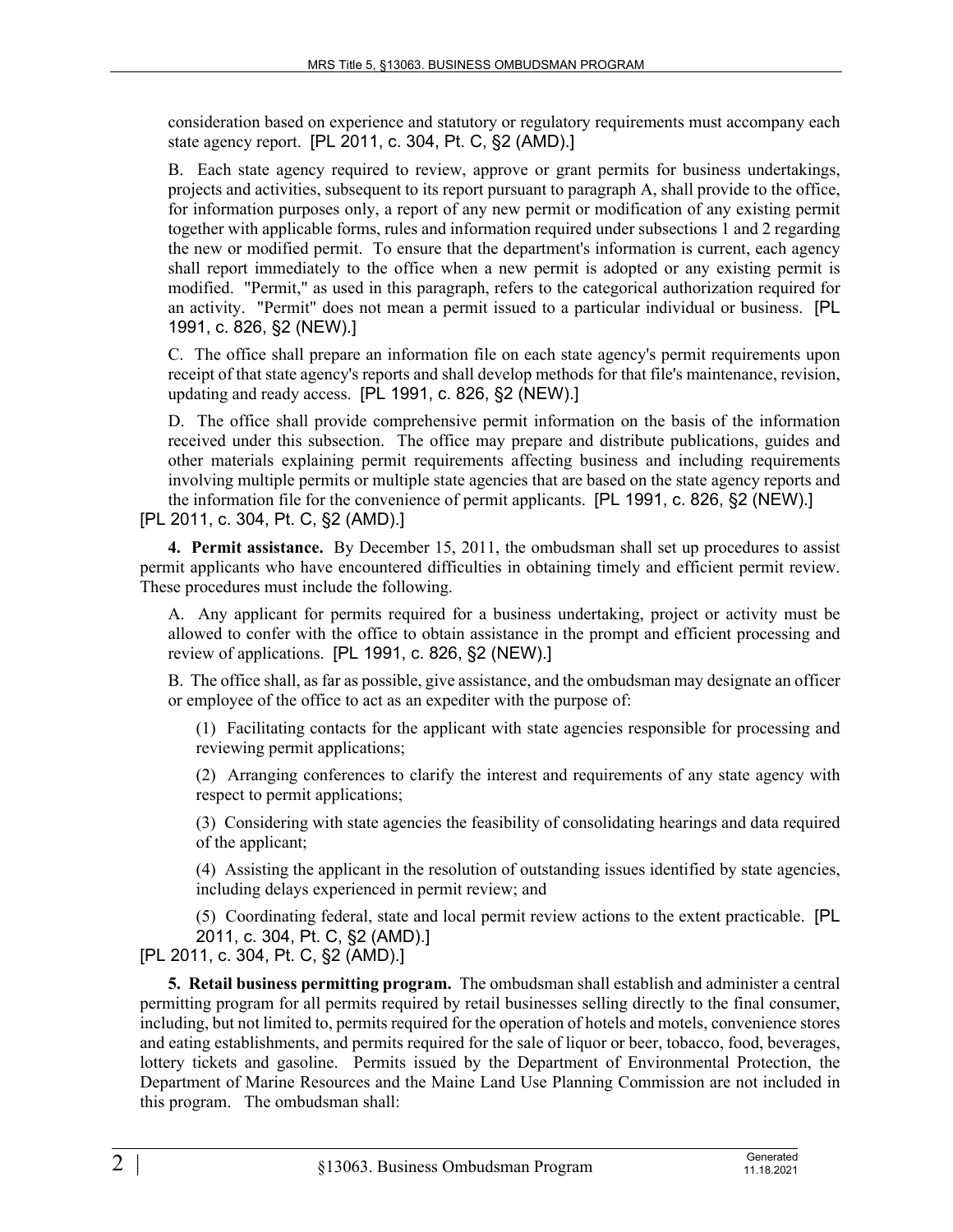A. Create a consolidated permit procedure that allows each business to check on a cover sheet all state permits for which it is applying and to receive all permit applications from a centralized office; [PL 1993, c. 430, §1 (NEW).]

B. Total all permit fees due from a business, collect those fees on a semiannual basis, with 1/2 of the total fees due by January 1st and 1/2 of the total fees due by July 1st, and distribute the fees to the appropriate funds or permitting entities; [PL 1993, c. 430, §1 (NEW).]

C. Forward a copy of the appropriate permit application to any commission, department, municipality or other agency that has responsibility for permitting that retail business; [PL 1993, c. 430, §1 (NEW).]

D. Develop a tracking system to track permits issued by state agencies. This system must at a minimum include information on the applicant, agency involvement, time elapsed or expended on the permit and action taken; [PL 1993, c. 430, §1 (NEW).]

E. Coordinate and supervise the permitting process to ensure that all involved state agencies process the applications and complete any necessary inspections in a timely fashion; and [PL 1993, c. 430, §1 (NEW).]

F. Respond to inquiries from the business community and requests for information from the individual permitting entities, including reports on the status of an application. [PL 1993, c. 430, §1 (NEW).]

A retail business is not required to participate in the retail business permitting program. An enforcement action taken against a retail business for a permit obtained through the retail business permitting program does not affect other permits issued to that same retail business through that program. [PL 2017, c. 322, §1 (AMD).]

**6. Municipal permitting agents.** By February 1, 2012, the ombudsman shall establish a municipal centralized permitting program.

A. Upon application by the municipal officers of a municipality and upon evidence that the municipality meets all qualifications as determined by departmental rulemaking, the ombudsman shall appoint the municipality as a centralized permitting agent to provide all permits for retail businesses. Upon evidence that a municipality qualified to provide permits meets the qualifications for conducting the inspection associated with any of those permits as determined by departmental rulemaking, the ombudsman shall appoint that municipality as an agent to provide that inspection for retail businesses with less than 10,000 square feet of retail space. The ombudsman shall ensure that municipalities appointed as agents for purposes of inspection are qualified and capable of conducting those inspections in a manner that ensures compliance with all applicable public health and safety requirements. Retail businesses shall pay the municipality an additional fee of \$4 for each permit included in the consolidated application up to a limit of \$40. Municipalities may retain 1/2 of all fees collected for permits requiring inspection. The remaining 1/2 of those permit fees and all fees for permits not requiring inspection must be remitted to the department, which shall remit the fees to the issuing agency. A municipality with a population of less than 4,000 may contract with an appointed municipality for centralized permitting and inspection services. A retail business is not required to participate in the municipal central permitting program. [PL 2011, c. 304, Pt. C, §2 (AMD).]

B. The ombudsman shall make permitting and inspection training programs available to a municipality seeking appointment or appointed as a central permitting agent. The municipality shall pay a fee of \$25 for each person receiving permitting training and \$100 for each person receiving inspection training. [PL 2011, c. 304, Pt. C, §2 (AMD).]

C. A business that seeks to determine why it has not received its permits must be directed to the municipal office where the application was filed. That office shall bring the matter to the attention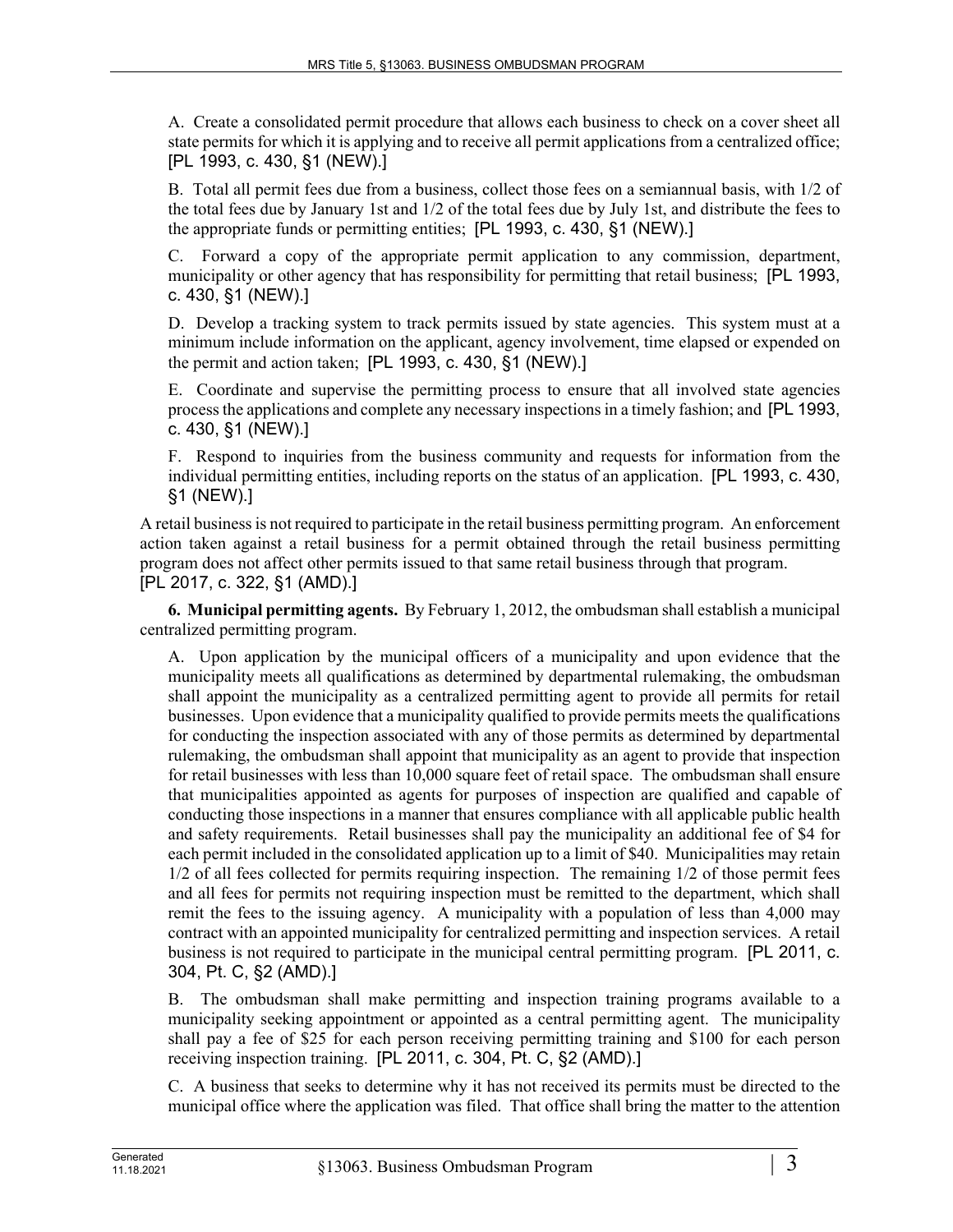of the department, which shall contact the appropriate issuing agency. [PL 1993, c. 430, §1 (NEW).]

D. A joint standing committee of the Legislature that recommends legislation that involves a new permit for retail businesses shall indicate in the legislation whether the permit is to be included in the municipal centralized permitting program.

During a review under Title 3, chapter 35 of a permit issuing agency, the joint standing committee having responsibility for the review shall recommend whether any of the permits issued by that agency should be included in the municipal centralized permitting program. [PL 1995, c. 488, §3 (AMD).]

The ombudsman may extend by rulemaking, but may not curtail, the department's centralized permitting program or the municipal centralized permitting program, except that the programs may not be extended to include additional issuing agencies.

[PL 2011, c. 304, Pt. C, §2 (AMD).]

**7. Goal and evaluation.** It is the goal of the programs established in subsections 5 and 6 for retail businesses to obtain permits more quickly at no additional cost to the taxpayers of the State. The ombudsman shall devise and implement a program of data collection and analysis that allows a determination as to whether these goals have been met. This program must include the collection of benchmark data before the initiation of the programs and an enumeration of the number of municipalities participating in the program. By January 15, 2012 and every 2 years after that date, the ombudsman shall prepare and submit a report to the joint standing committee of the Legislature having jurisdiction over economic development matters regarding the effectiveness of the program and any recommendations as to why the retail business program and the municipal centralized permitting program should not be expanded to other sizes or types of businesses, to other issuing agencies and to smaller municipalities. The first report must contain an assessment of the levels of willingness of municipalities to participate in the programs established by this section.

[PL 2011, c. 304, Pt. C, §2 (AMD).]

**8. Report.** By January 15, 2012 and at least annually thereafter, the ombudsman shall report to the Governor and the joint standing committee of the Legislature having jurisdiction over economic development matters about the program with any recommendations for changes in the statutes to improve the program and its delivery of services to businesses. The joint standing committee of the Legislature having jurisdiction over economic development matters may report out a bill relating to the program.

[PL 2011, c. 304, Pt. C, §2 (NEW).]

SECTION HISTORY

PL 1987, c. 534, §§A17,A19 (NEW). PL 1991, c. 826, §2 (AMD). PL 1993, c. 430, §1 (AMD). PL 1995, c. 488, §3 (AMD). RR 1997, c. 2, §§17,18 (COR). PL 2011, c. 304, Pt. C, §2 (AMD). PL 2011, c. 682, §38 (REV). PL 2017, c. 322, §1 (AMD).

The State of Maine claims a copyright in its codified statutes. If you intend to republish this material, we require that you include the following disclaimer in your publication:

*All copyrights and other rights to statutory text are reserved by the State of Maine. The text included in this publication reflects changes made through the First Special Session of the 130th Maine Legislature and is current through October 31, 2021. The text*  is subject to change without notice. It is a version that has not been officially certified by the Secretary of State. Refer to the Maine *Revised Statutes Annotated and supplements for certified text.*

The Office of the Revisor of Statutes also requests that you send us one copy of any statutory publication you may produce. Our goal is not to restrict publishing activity, but to keep track of who is publishing what, to identify any needless duplication and to preserve the State's copyright rights.